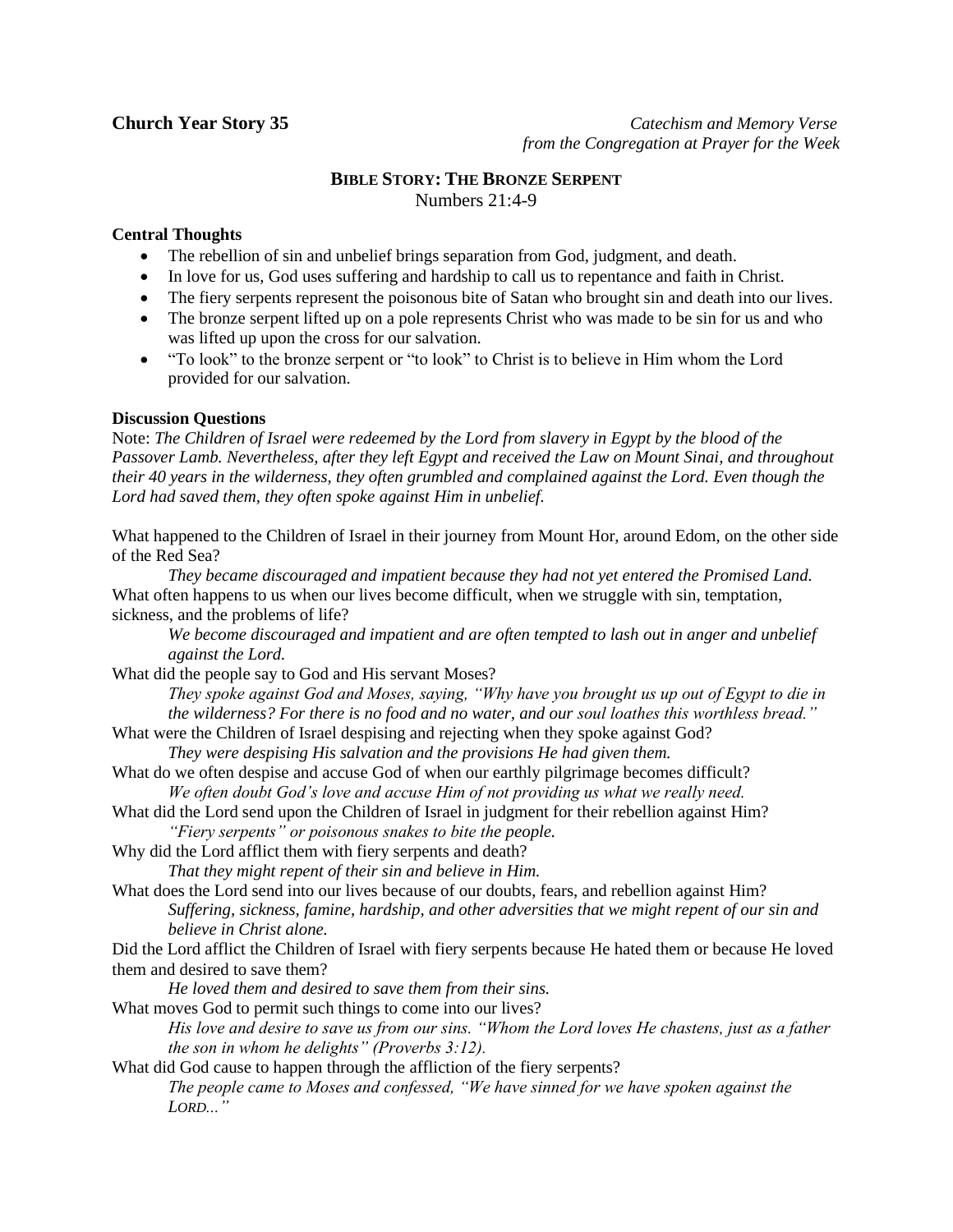What did the Lord instruct Moses to do to save the people from their sins and from the bite of the fiery serpents?

*He instructed Moses to make a bronze image of a fiery serpent and to lift it up on a pole so that anyone who looked to the bronze serpent would live.*

What did the fiery serpents represent?

*The poisonous bite of the Serpent, Satan, who leads us into sin and death with his lies and temptations to turn away from the Lord.*

What did the bronze serpent represent?

*Jesus, the Son of God, our Savior, who was made to be sin for us when He was lifted up upon the cross for our salvation. (See 2 Corinthians 5:21, "[God] made Him who knew no sin to be sin for us, that we might become the righteousness of God in Him.")*

What did it signify when the Children of Israel looked to the bronze serpent lifted up on the pole? *Faith in the Lord who provided salvation for them through the bronze serpent.*

Where and with what words in the New Testament does Jesus teach us about the bronze serpent and His death upon the cross?

*John 3:14-17 "And as Moses lifted up the serpent in the wilderness, even so must the Son of Man be lifted up, that whoever believes in Him should not perish but have eternal life. For God so loved the world that He gave His only begotten Son, that whoever believes in Him should not perish but have everlasting life. For God did not send His Son into the world to condemn the world, but that the world through Him might be saved."*

How are we saved from our sins, death, and the misery we have brought into our lives? *Through faith in the Son of God, our Savior, who was lifted up in love for us upon the cross.*

#### **Meditation on the Bible Story**

The fiery bite of the poisonous snakes brought the judgment of death upon the Children of Israel for their sin and rebellion against the Lord. He sent the fiery serpents to them to call them to repentance. In the same way, the Lord uses affliction and suffering in our own lives to call us back to faith in Him. As a father disciplines his son in love, so the Lord disciplines us through the suffering in our own lives to call us to repentance and faith. It is the Lord in love who provided salvation for the Children of Israel through the bronze serpent that He instructed Moses to lift up upon a pole. Everyone who looked to the bronze serpent would live and escape the judgment of death. In the same way, God Himself provided salvation for us in the gift of His only begotten Son. Jesus was made to be sin for us and lifted up upon the cross to bear the punishment and condemnation of death that we by our sins deserved. "For God so loved the world that He gave His only begotten Son that whoever believes in Him should not perish but have everlasting life" (John 3:16). Looking in faith to the bronze serpent whom the Lord had provided saved them from the bite of the fiery serpent. Looking in faith to the Lord Jesus whom the Father provides for our salvation saves us from sin, death, and the power of the evil one.

#### **Prayer on the Bible Story**

Heavenly Father, You lifted up Your Son upon the cross to save us from the poison of Satan's lies and the wickedness of our own sinful rebellion; You made Him who knew no sin to become sin for us that we might be forgiven and receive the gift of everlasting life. In times of suffering and in the hour of our death, give us faith to look to Jesus alone, who was lifted up upon the cross on our behalf; through Jesus Christ, our Lord. Amen.